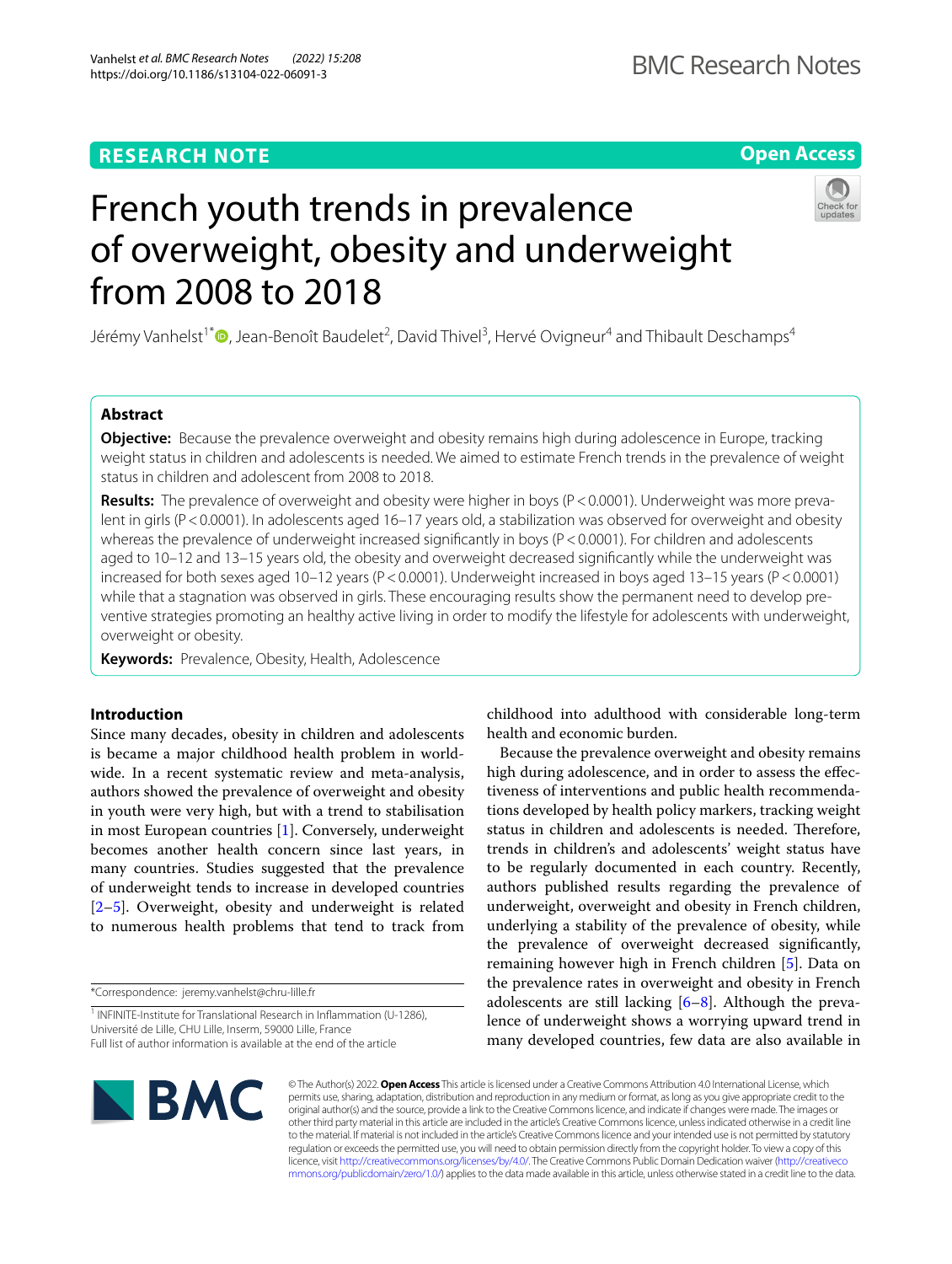France [\[8](#page-8-2), [9](#page-8-3)]. To our knowledge, data have been missing regarding the tracking of French adolescents' weight status (underweight, overweight and obesity) since 2013 [\[7](#page-8-4), [8\]](#page-8-2).

The purpose of the present study was to analyse the secular trends in weight status (underweight, overweight and obesity) among French children and adolescents from 2008 to 2018.

## **Main text**

## **Methods**

Data from our study were provided from the French health program "Diagnoform®" [\(https://irfo.fr/\)](https://irfo.fr/) from 2008 to 2018. The main objective of this program was to assess the physical ftness levels in French children, adolescents and adults. For the children and adolescence population, measures were performed in the school environment (such as school playgrounds or sports club gymnasiums).

This study did not involve any intervention, and was conducted on a volunteer basis. Data were retrospectively collected by the study organizational structure [\(https://](https://irfo.fr/) [irfo.fr/\)](https://irfo.fr/). In this context, written informed consent was not required according to French human research regulations. However, the aims and objectives of the event were explained carefully to each adolescent and to their parents. All answers provided by parents were anonymous and confidential. This data collection was approved by the French National Commission of the Informatics Personal Data.

From this national database of Diagnoform program, a total of 90 250 children and adolescents aged 10–17 years were included in the present analysis.

#### **Measurements**

#### *Anthropometric measures*

Physical measurements including weight, height and body mass index (BMI) were collected by the feld workers from the organizer. Investigators asked to adolescents to complete a self-reported weight and height using a questionnaire. BMI was calculated as weight/height squared (kg/m<sup>2</sup>). Underweight, obesity and overweight prevalence were calculated according to International Obesity Task Force (IOTF) cut-offs  $[10]$  $[10]$ . These international cut-ofs are defned by values of BMI at age 18: BMI 25 (overweight), 30 (obesity) and 18.5 (thinness).

Due to rapid change in anthropometric parameters during childhood and adolescence, age categories were created. Three categories were defined: (i) childhood 10–12 years; (ii) early adolescence (13–15 years) and (iii) late adolescence (16–17 years).

#### *Statistical analysis*

The data are presented as percentages for categorical variables and as means and standard deviations for continuous variables. The Shapiro–Wilk test was used in order to verify the normality of distribution.

Chi-squared test was used to compare prevalence means of underweight, overweight and obesity between boys and girls. Trends from 2007 to 2018 for underweight, overweight and obesity were assessed by the Cochran–Armitage trend test.

All statistical tests were performed at the two-tailed  $\alpha$ level of 0.05. Data were analysed using the statistical software packages IBM SPSS Statistics for Windows (Version 22.0; IBM SPSS, Armonk, NY, USA) R Project for Statistical Computing (v. 3.6.1) and Excel 2013 (Microsoft, Redmond, WA, USA).

#### **Results**

The mean age was  $13.9 \pm 2.1$  and  $13.8 \pm 2.8$  years for boys and girls, respectively. Anthropometric measures and prevalence rates of each weight status (underweight, overweight and obesity) by sex and age group are pre-sented in Table [1.](#page-2-0) Prevalence rates of overweight and obesity were signifcantly higher in boys compared than girls  $(P < 0.0001)$  $(P < 0.0001)$  $(P < 0.0001)$  (Table 1). For the underweight, the rate was also higher in girls than boys  $(P < 0.0001)$ .

Table [2](#page-3-0) shows trends in underweight, overweight and obesity according to sex and age between 2008 and 2018. In overall, signifcant changes in overweight, obese and underweight were found for boys and girls, respectively  $(P<0.0001)$  (Table [2\)](#page-3-0). The prevalence of overweight and obese was lower in 2018 than in 2008 in both sexes  $(P<0.0001)$  (Table [2](#page-3-0)). On the other hand, an increasing trend of underweight was found in boys and girls  $(P<0.0001)$ . In adolescents aged to 16–17 years old, a stabilization was observed for the prevalence of overweight and obesity whereas the prevalence of underweight increased signifcantly in boys (Table [2](#page-3-0)). For adolescents aged to 10–12 and 13–15 years old, the prevalence of obesity and overweight decreased signifcantly while the proportion of underweight was increased signifcantly for boys and girls aged 10-12 years (Table [2](#page-3-0)). The prevalence of underweight increased in boys aged 13–15 years while that a stagnation was observed in girls in the same age range (Table [2\)](#page-3-0).

### **Discussion**

Updated information on the prevalence of the diferent weight categories is needed in order to properly develop, implement, and assess the efectiveness of the current public health initiatives and policies elaborated to fght unhealthy lifestyle in French adolescents. There is today a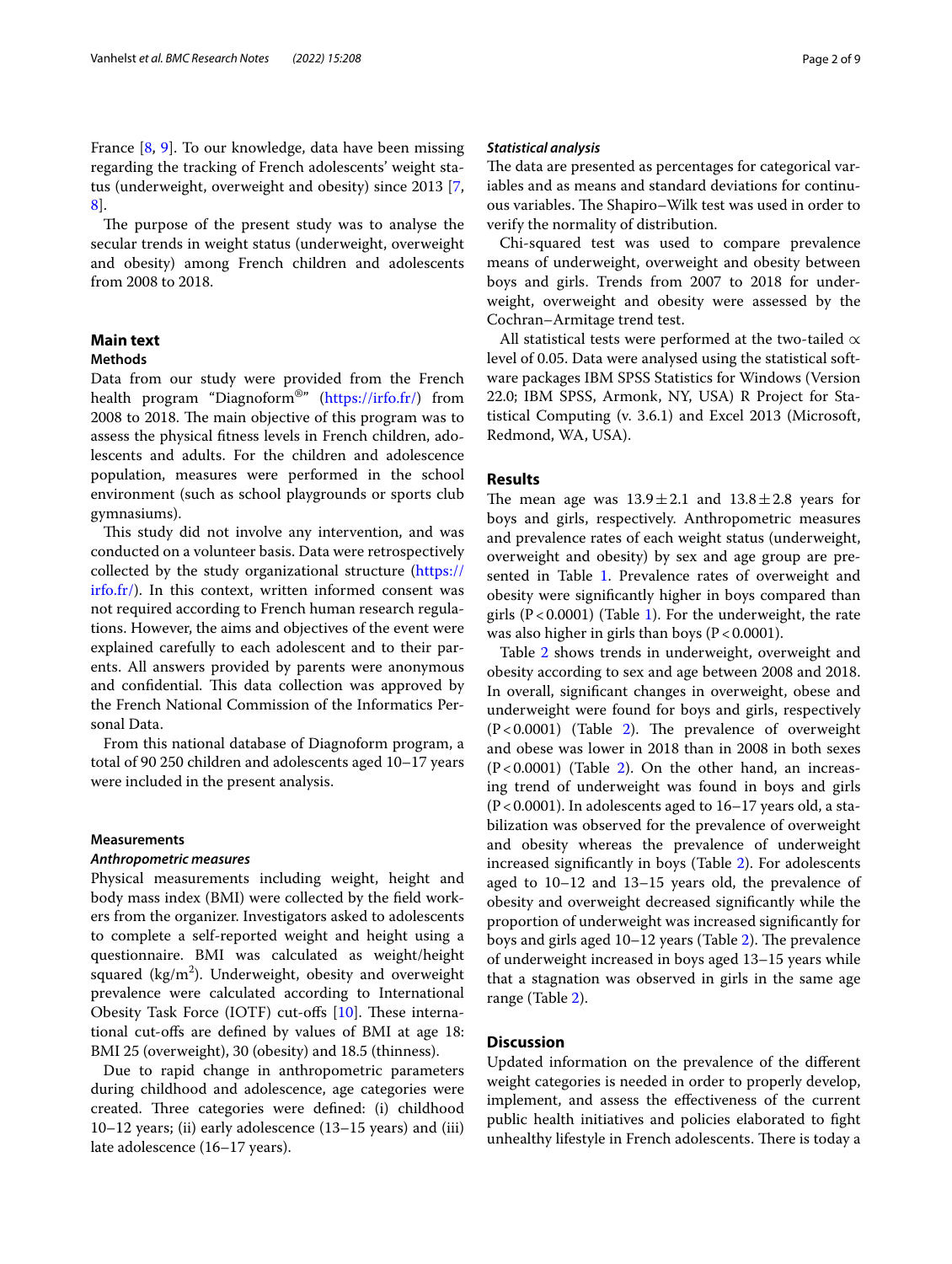<span id="page-2-0"></span>

| Table 1 Prevalence rates of underweight, overweight and obesity, and mean anthropometric characteristics with standard deviations |
|-----------------------------------------------------------------------------------------------------------------------------------|
| in French boys and girls, age 10–17 years, during the period $2008-2018$ (n = 90 250)                                             |

|                            | <b>Boys</b>       |                    |                   |                    | Girls             |                   |                   |                   | P*       |
|----------------------------|-------------------|--------------------|-------------------|--------------------|-------------------|-------------------|-------------------|-------------------|----------|
|                            | $10-12$ years     | $13-15$ years      | 16-17 years       | <b>Total</b>       | $10-12$ years     | 13-15 years       | 16-17 years       | <b>Total</b>      |          |
| Underweight                |                   |                    |                   |                    |                   |                   |                   |                   |          |
| Prevalence<br>(n/%)        | 2064/42.36        | 1860/38.17         | 949/19.47         | 4873/10.20         | 2543/42.04        | 2327/38.47        | 1179/19.49        | 6049/14.24        | < 0.0001 |
| Height (cm)                | $147.79 \pm 8.45$ | $165.34 \pm 10.49$ | $174.49 \pm 8.00$ | $159.69 \pm 14.13$ | $148.88 \pm 8.52$ | $162.05 \pm 7.06$ | $164.32 \pm 6.48$ | 156.95 ± 10.29    | < 0.0001 |
| Weight (kg)                | $31.61 \pm 4.07$  | $43.48 \pm 6.86$   | $51.58 \pm 5.44$  | $40.03 \pm 9.55$   | $32.32 \pm 4.39$  | $42.80 \pm 4.87$  | $46.27 \pm 4.25$  | $39.07 \pm 7.44$  | < 0.0001 |
| BMI ( $kg.m2$ )            | $14.42 \pm 0.78$  | $15.80 \pm 0.94$   | $16.90 \pm 0.89$  | $15.43 \pm 1.28$   | $14.52 \pm 0.82$  | $16.25 \pm 0.95$  | $17.11 \pm 0.84$  | $15.69 \pm 1.36$  | < 0.0001 |
| Overweight                 |                   |                    |                   |                    |                   |                   |                   |                   |          |
| Prevalence<br>(n/%)        | 2876/45.04        | 2336/36.58         | 1174/18.38        | 6386/13.37         | 2480/47.54        | 1567/33.15        | 681/14.41         | 4728/11.13        | < 0.0001 |
| Height (cm)                | $152.33 \pm 8.74$ | $169.64 \pm 9.51$  | 175.90 ± 7.65     | $163 \pm 13.28$    | $152.44 \pm 8.09$ | 161.79 ± 6.92     | $162.89 \pm 6.60$ | $157.05 \pm 8.94$ | < 0.0001 |
| Weight (kg)                | $53.05 \pm 7.48$  | $71.44 \pm 9.59$   | $80.85 \pm 8.18$  | $64.89 \pm 14.03$  | $53.59 \pm 7.3$   | $66.56 \pm 7.06$  | $70.02 \pm 6.96$  | $60.25 \pm 10.08$ | < 0.0001 |
| $BMI$ (kg.m <sup>2</sup> ) | $22.75 \pm 1.4$   | $24.72 \pm 1.44$   | $25.62 \pm 1.56$  | $24.08 \pm 1.92$   | $22.96 \pm 1.47$  | $25.37 \pm 1.50$  | $26.34 \pm 1.44$  | $24.25 \pm 2.03$  | < 0.0001 |
| Obese                      |                   |                    |                   |                    |                   |                   |                   |                   |          |
| Prevalence<br>(n/%)        | 772/46.65         | 596/36.01          | 287/17.34         | 1655/3.46          | 673/55.85         | 348/28.88         | 184/15.27         | 1205/2.84         | < 0.0001 |
| Height (cm)                | $153.07 \pm 9.33$ | $169.17 \pm 9.87$  | $174.70 \pm 8.56$ | $162.62 \pm 13.1$  | $153.43 \pm 8.68$ | $161.66 \pm 6.90$ | $162.56 \pm 7.77$ | $157.21 \pm 9.11$ | < 0.0001 |
| Weight (kg)                | $66.78 \pm 10.83$ | $88.53 \pm 13.47$  | 99.48 ± 12.82     | $80.28 \pm 17.94$  | $67.84 \pm 11.08$ | 83.10 ± 10.85     | 87.07 ± 11.89     | 75.19±13.92       | < 0.0001 |
| BMI ( $kg.m2$ )            | $28.37 \pm 2.94$  | $30.80 \pm 2.76$   | $32.53 \pm 3.04$  | $29.97 \pm 3.31$   | 28.71±3.39        | $31.73 \pm 3.14$  | $32.94 \pm 3.8$   | $30.23 \pm 3.81$  | 0.05781  |
| Normal weight              |                   |                    |                   |                    |                   |                   |                   |                   |          |
| Prevalence<br>(n/%)        | 13,692/39.07      | 13,903/40.08       | 7270/20.85        | 34,865/72.97       | 11,980/39.29      | 12,821/42.05      | 5688/18.66        | 30,489/71.79      | < 0.0001 |
| Height (cm)                | $149.37 \pm 8.60$ | $169.24 \pm 9.49$  | $175.38 \pm 6.92$ | $162.72 \pm 13.98$ | $150.69 \pm 8.62$ | $162.38 \pm 6.65$ | $163.65 \pm 6.40$ | 158.02 ± 9.51     | < 0.0001 |
| Weight (kg)                | $39.65 \pm 6.35$  | $56.23 \pm 8.76$   | $63.94 \pm 7.26$  | $51.33 \pm 12.4$   | $40.81 \pm 6.61$  | $52.41 \pm 6.28$  | $55.52 \pm 6.01$  | $48.43 \pm 8.91$  | < 0.0001 |
| BMI ( $kg.m2$ )            | $17.68 \pm 1.54$  | $19.52 \pm 1.69$   | $20.75 \pm 1.66$  | $19.05 \pm 2.02$   | $17.87 \pm 1.63$  | $19.84 \pm 1.68$  | $20.71 \pm 1.67$  | $19.23 \pm 2.01$  | < 0.0001 |

 $^*$  The  $\chi^2$  was performed to assess differences in prevalence rates by sex; Student's t test was performed to assess differences in anthropometric data by sex. Significant P values are indicated in bold font

Percentages are row percentages for prevalence rates by age group; percentages are column percentages for total prevalence rates by sex

real need for actualized prevalence of underweight, overweight and obesity in French adolescents since the last available data were reported in 2013 [\[7](#page-8-4), [8\]](#page-8-2).

A pooled analysis on worldwide trends in BMI categories showed that the growing overweight and obesity prevalence trend had reached a plateau showing sometimes a slight decline in high-income countries [[11\]](#page-8-6). Similar trends were observed among French adolescents with a stable prevalence of overweight only  $[7, 8]$  $[7, 8]$  $[7, 8]$  $[7, 8]$ . A significant increase was however observed for adolescent obesity between 2009 and 2013  $[8]$ . The results of the present study are very encouraging, suggesting for the frst time a signifcant decline of the prevalence of overweight and obesity in French adolescents respectively decreasing from 14.5% to 11% and 4.5% to 2.9%. These changes are maybe due in part to the increased population awareness of this public health problem, as well as interventions promoting daily physical activity and healthy diets developed by national public health policies. Indeed, several studies showed in France, with a multi-level, long

term community-based approach to childhood and adolescence obesity prevention, that the combined prevalence of overweight and obesity in youth decreased signifcantly [[5](#page-8-0), [12,](#page-8-7) [13\]](#page-8-8). However, the present results also show that the prevalence of overweight and obesity among adolescents aged between 16 and 17 years did not changed signifcantly. A plateau is observed at this age range. Therefore, current national public health initiatives in children and adolescents must be maintained and strengthened in order to continue to decrease the prevalence of obesity in youth, particularly in late adolescence.

Importantly, our fnding also underline a gender efect. Indeed, the prevalence of overweight and obesity were higher in boys compared with girls (13.4% vs 11.1% for overweight boys and girls; 3.5% vs 2.8% for obese boys and girls). However, the prevalence remains high for both sexes. Our results concur with previous studies performed in France and others European or North American countries [[8](#page-8-2), [14](#page-8-9), [15](#page-8-10)].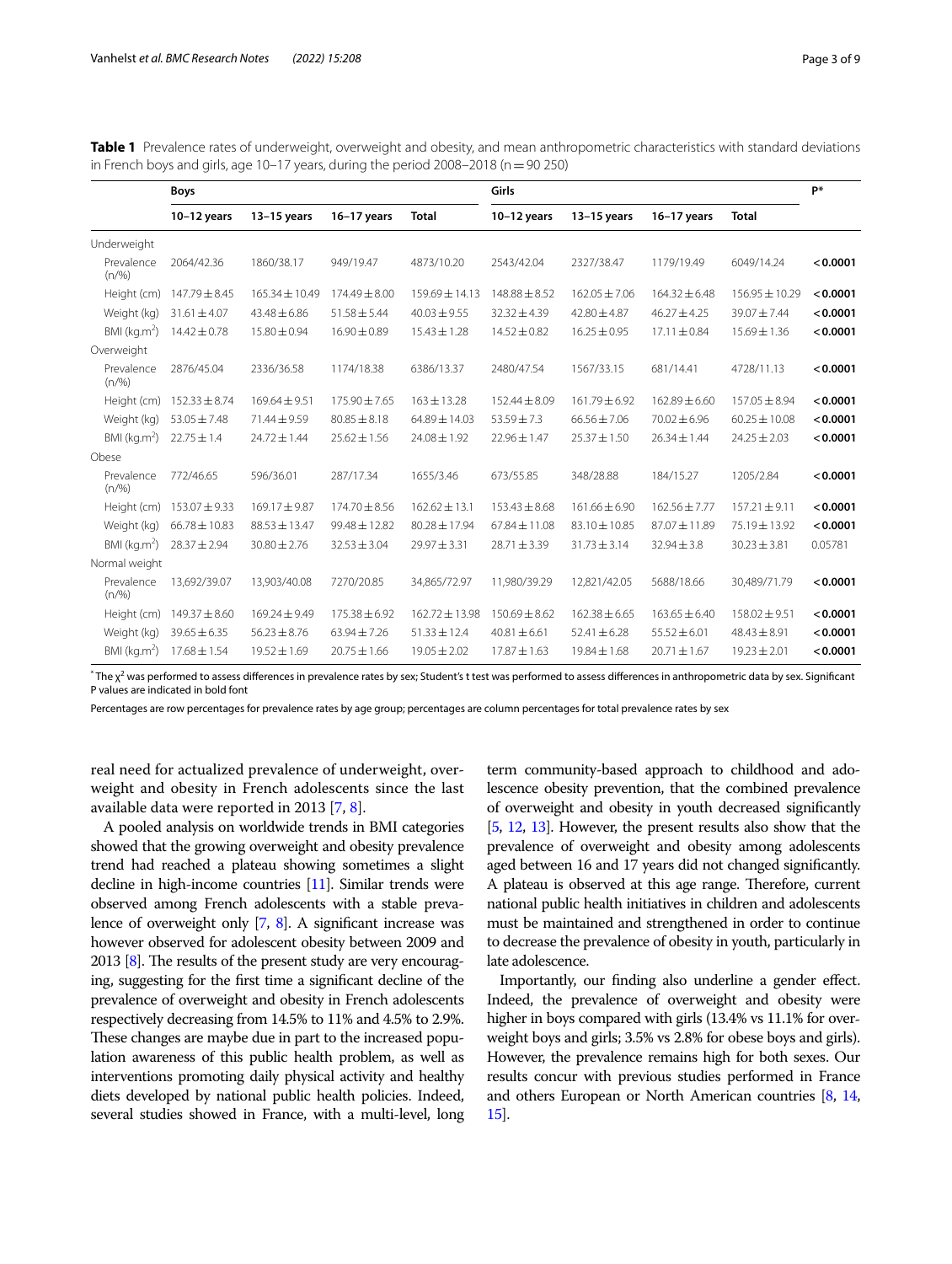<span id="page-3-0"></span>

| Table 2 Overall and sex-specific number, proportions (n/%) children, age 10-17 years, classified as underweight, healthy weight, overweight and obese in 2008 and 2018 from<br>the Diagnoform program(n = 90 250) |              |             |                      |              |                 |              |              |             |              |              |              |                |
|-------------------------------------------------------------------------------------------------------------------------------------------------------------------------------------------------------------------|--------------|-------------|----------------------|--------------|-----------------|--------------|--------------|-------------|--------------|--------------|--------------|----------------|
|                                                                                                                                                                                                                   | 2008         | 2009        | 2010                 | 2011         | 2012            | 2013         | 2014         | 2015        | 2016         | 2017         | 2018         | trend*<br>Pfor |
| $10-12$ years                                                                                                                                                                                                     |              |             |                      |              |                 |              |              |             |              |              |              |                |
| Underweight                                                                                                                                                                                                       |              |             |                      |              |                 |              |              |             |              |              |              |                |
| Overall                                                                                                                                                                                                           | 646 (10.59)  | 218 (10.86) | 495<br>(10.26)       | 542 (13.10)  | 349 (11.52)     | 278 (10.83)  | 395 (12.77)  | 208 (15.25) | 384 (12.37)  | 741 (16.91)  | 351 (14.20)  | 0.0001         |
| <b>Boys</b>                                                                                                                                                                                                       | 293 (9.29)   | 106 (9.80)  | $221$<br>(8.64)      | 267 (11.22)  | 129(8.41)       | 122 (9.36)   | 160 (10.30)  | 94 (13.54)  | 184 (11.16)  | 338 (15.06)  | 150 (11.99)  | 0.0001         |
| Girls                                                                                                                                                                                                             | 353 (11.99)  | 112 (12.09) | $274$<br>(12.11)     | 275 (15.63)  | 220 (14.71)     | 156 (12.34)  | 235 (15.26)  | 114 (17.01) | 200 (13.75)  | 403 (18.85)  | 201 (16.46)  | 0.0001         |
| Healthy weight                                                                                                                                                                                                    |              |             |                      |              |                 |              |              |             |              |              |              |                |
| Overall                                                                                                                                                                                                           | 4072 (66.77) | 1442(71.81) | 3345<br>(69.37)      | 2861 (69.14) | (69.10)<br>2093 | 1789 (69.69) | 2173 (70.23) | 971 (71.19) | 2156 (69.46) | 3032 (69.18) | 1738 (70.30) | 0.00921        |
| <b>Boys</b>                                                                                                                                                                                                       | 2161 (69.49) | 779 (72.00) | (69.99)<br>1791      | 1684 (70.79) | (70.84)<br>1086 | 919 (70.53)  | 1127 (72.52) | 501 (72.19) | 1177 (71.38) | 1559 (69.44) | 908 (72.58)  | 0.0485         |
| $\frac{S}{\text{dif}}$                                                                                                                                                                                            | 1911 (64.91) | 663 (71.61) | 1554<br>(68.67)      | 1177 (66.91) | (67.31)<br>1007 | 870 (68.83)  | 1046 (67.92) | 470 (70.15) | 979 (67.29)  | 1473 (68.90) | 830 (67.98)  | 0.06781        |
| Overweight                                                                                                                                                                                                        |              |             |                      |              |                 |              |              |             |              |              |              |                |
| Overall                                                                                                                                                                                                           | 1044 (17.11) | 271 (13.50) | 756<br>(15.68)       | 566 (13.68)  | 471 (15.55)     | 381 (14.84)  | 432 (13.96)  | 157 (11.51) | 464 (14.95)  | 512 (11.68)  | 302 (12.22)  | 0.0001         |
| <b>Boys</b>                                                                                                                                                                                                       | 531 (16.83)  | 153 (14.14) | $423$<br>(16.53)     | 332 (13.95)  | 259 (16.89)     | 205 (15.74)  | 218 (14.03)  | 77(11.10)   | 240 (14.55)  | 289 (12.87)  | 149 (11.91)  | 0.0001         |
| Girls                                                                                                                                                                                                             | 513 (17.43)  | 118 (12.74) | $333$<br>(14.71)     | 234 (13.30)  | 212 (14.17)     | 176 (13.92)  | 214 (13.90)  | 80 (11.94)  | 224 (15.39)  | 223 (10.43)  | 153 (12.53)  | 0.0001         |
| Obese                                                                                                                                                                                                             |              |             |                      |              |                 |              |              |             |              |              |              |                |
| Overall                                                                                                                                                                                                           | 337 (5.53)   | 77 (3.83)   | 226<br>(4.69)        | 169 (4.08)   | 116 (3.83)      | 119 (4.64)   | 94 (3.04)    | 28 (2.05)   | 100 (3.22)   | 98 (2.23)    | 81 (3.28)    | 0.0001         |
| Boys                                                                                                                                                                                                              | 170 (5.39)   | 44 (4.06)   | $124$<br>(4.84)      | 96 (4.04)    | 59 (3.86)       | 57 (4.37)    | 49 (3.15)    | 22 (3.17)   | 48 (2.91)    | 59 (2.63)    | 44 (3.52)    | 0.0001         |
| Girls                                                                                                                                                                                                             | 167 (5.67)   | 33 (3.56)   | $102$<br>(4.51)      | 73 (4.14)    | 57 (3.81)       | 62 (4.91)    | 45 (2.62)    | (0.90)      | 52 (3.57)    | 39 (1.82)    | 37 (3.03)    | 0.0001         |
| Underweight<br>13-15 years                                                                                                                                                                                        |              |             |                      |              |                 |              |              |             |              |              |              |                |
| Overall                                                                                                                                                                                                           | 222 (10.05)  | 170 (9.80)  | (10.56)<br>417       | 569 (13.05)  | 605 (11.41)     | 375 (10.26)  | 648 (11.98)  | 341 (13.94) | 401 (11.68)  | 260 (13.81)  | 179 (11.00)  | 0.0002         |
| Boys                                                                                                                                                                                                              | 103 (8.39)   | 91 (9.59)   | $\frac{188}{(8.68)}$ | 295 (11.88)  | 232 (8.60)      | 186 (9.10)   | 253 (9.89)   | 132 (11.22) | 180 (10.69)  | 121 (12.78)  | 79 (10.38)   | 0.003          |
| $\frac{6}{10}$                                                                                                                                                                                                    | 119(12.13)   | 79 (10.05)  | 229<br>(12.85)       | 274 (14.60)  | 373 (14.32)     | 189 (11.72)  | 395 (15.20)  | 209 (16.46) | 221 (12.63)  | 139 (14.85)  | 100(11.55)   | 0.115          |

Vanhelst *et al. BMC Research Notes (2022) 15:208* Page 4 of 9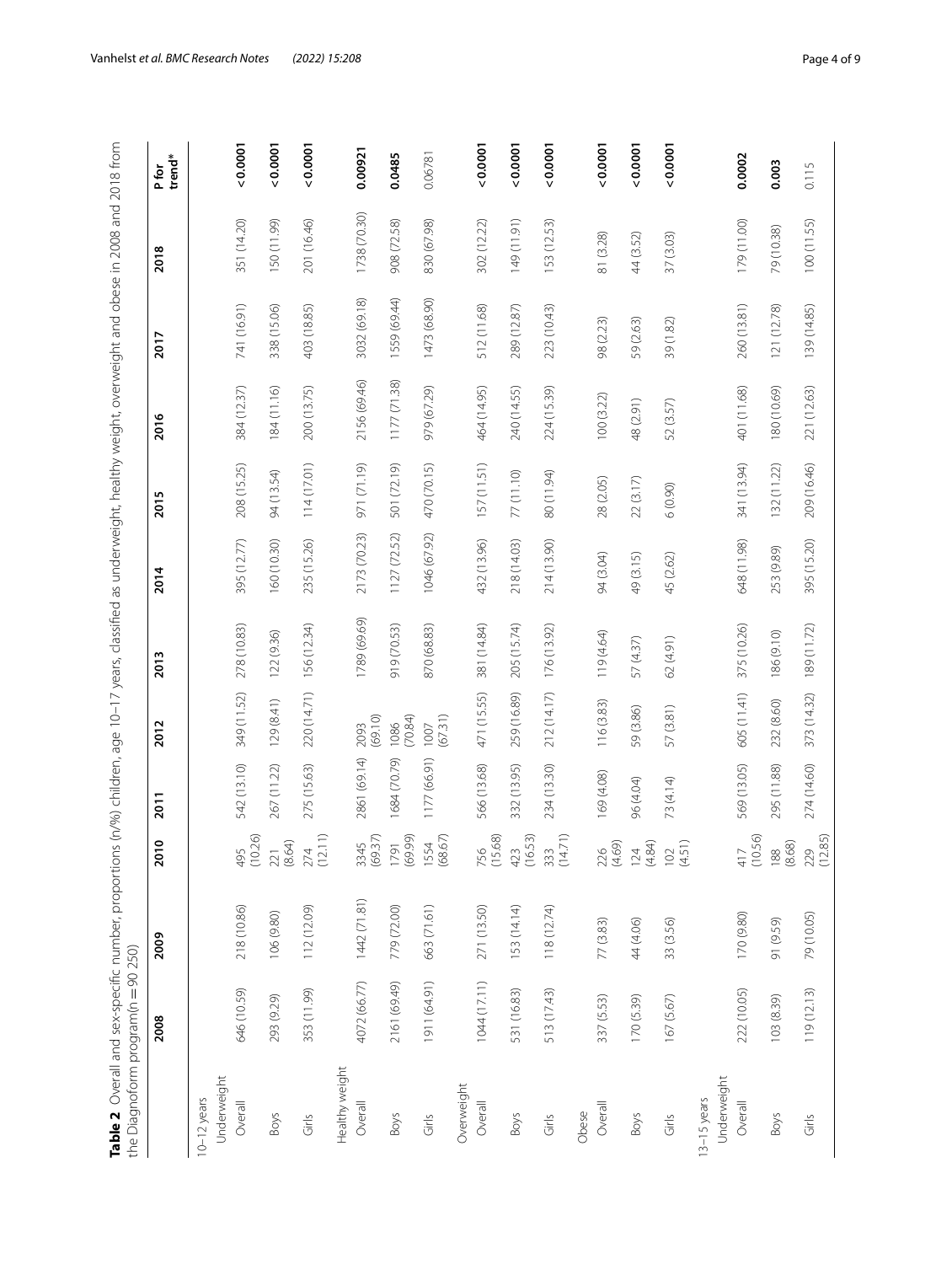| í |
|---|
|   |
|   |
|   |
|   |
|   |
| t |
|   |
|   |

| Table 2 (continued)     |              |              |                         |              |                         |              |              |              |              |              |              |                 |
|-------------------------|--------------|--------------|-------------------------|--------------|-------------------------|--------------|--------------|--------------|--------------|--------------|--------------|-----------------|
|                         | 2008         | 2009         | 010                     | 2011         | 2012                    | 2013         | 2014         | 2015         | 2016         | 2017         | 2018         | trend*<br>P for |
| Healthy weight          |              |              |                         |              |                         |              |              |              |              |              |              |                 |
| Overall                 | 1681 (76.13) | 1302 (75.04) | 58.04)<br>2992          | 3218 (73.79) | (73.22)<br>3883         | 2654 (72.59) | 3868 (75.00) | 1874 (76.61) | 2601 (75.76) | 1373 (72.91) | 1278 (78.55) | 0.255           |
| Boys                    | 928 (75.63)  | 702 (73.97)  | (75.54)<br>1637         | 1823 (73.39) | (73.76)<br>1990         | 1467(71.81)  | 1930 (75.42) | 893 (75.93)  | 1264 (75.06) | 679 (71.70)  | 590 (77.53)  | 0.255           |
| Girls                   | 753 (76.76)  | 600 (76.34)  | 76.05)<br>1355          | 395 (74.32)  | (72.67)<br>1893         | 1187 (73.59) | 1938 (74.60) | 981 (77.25)  | 1337 (76.44) | 694 (74.15)  | 688 (79.45)  | 0.217           |
| Overweight              |              |              |                         |              |                         |              |              |              |              |              |              |                 |
| Overall                 | 243 (11.01)  | 200 (11.53)  | 453<br>(11.47)          | 467 (10.71)  | 659 (12.43)             | 482 (13.18)  | 523 (10.13)  | 199 (8.14)   | 341 (9.93)   | 195 (10.36)  | 141 (8.67)   | 0.011           |
| <b>Boys</b>             | 158 (12.88)  | 115(12.12)   | (13.24)<br>287          | 292 (11.75)  | 377 (13.97)             | 301 (14.73)  | 299 (11.68)  | 131 (11.15)  | 190 (11.28)  | 112 (11.82)  | 74 (9.72)    | 0.011           |
| Girls                   | 85 (8.66)    | 85 (10.81)   | $\frac{166}{9.31}$      | 175 (9.32)   | 282 (10.82)             | 181 (11.22)  | 224 (8.62)   | 68 (5.35)    | 151 (8.63)   | 83 (8.87)    | 67 (7.73)    | 0.003           |
| Obese                   |              |              |                         |              |                         |              |              |              |              |              |              |                 |
| Overall                 | 62 (2.81)    | 63 (3.63)    | 37<br>(2.20)            | 107(2.45)    | 156 (2.94)              | 145 (3.97)   | 118 (2.29)   | 32(1.31)     | 90 (2.62)    | 55 (2.92)    | 29 (1.78)    | 0.037           |
| <b>Boys</b>             | 38 (3.10)    | 41 (4.32)    | 55<br>(2.54)            | 74 (2.98)    | 99 (3.67)               | 89 (4.36)    | 77 (3.01)    | 20 (1.70)    | 50 (2.97)    | 35 (3.70)    | 18(2.37)     | 0.344           |
| Girls                   | 24 (2.45)    | 22 (2.80)    | (1.80)<br>$\frac{2}{3}$ | 33 (1.76)    | 57 (2.19)               | 56 (3.47)    | 41 (1.58)    | 12 (0.95)    | 40 (2.29)    | 20 (2.13)    | 11(1.27)     | 0.104           |
| $16-17$ years           |              |              |                         |              |                         |              |              |              |              |              |              |                 |
| Underweight             |              |              |                         |              |                         |              |              |              |              |              |              |                 |
| Overall                 | 253 (12.09)  | 62 (9.71)    | (56.6)<br>89            | 168 (13.35)  | 154 (11.93)             | 158 (10.25)  | 292 (14.43)  | 233 (14.06)  | 308 (11.41)  | 127 (17.30)  | 184 (11.67)  | 0.015           |
| Boys                    | 108(8.73)    | 28 (7.14)    | 7.22)                   | 68 (9.71)    | 53 (8.07)               | 79 (8.69)    | 125 (11.53)  | 93 (11.33)   | 138 (9.79)   | 84 (18.54)   | 92 (10.27)   | 0.000           |
| $\frac{S}{\sin \theta}$ | 145 (16.96)  | 34 (13.76)   | $\frac{108}{13.88}$     | 100 (17.92)  | 101 (15.93)             | 79 (12.50)   | 167 (17.78)  | 140 (16.75)  | 170(13.17)   | 43 (15.30)   | 92 (13.52)   | 0.118           |
| Healthy weight          |              |              |                         |              |                         |              |              |              |              |              |              |                 |
| Overall                 | 1555 (74.33) | 492 (76.99)  | (66'4'<br>1481          | 924 (73.45)  | 954 (73.90)             | 1156 (75.02) | 1501 (74.21) | 1236 (74.59) | 2002 (74.12) | 499 (67.98)  | 1158 (73.43) | 0.003           |
| Boys                    | 924 (74.70)  | 313 (79.85)  | 79.13<br>887            | 539 (77.00)  | 500 (76.10)             | 684 (75.25)  | 799 (73.70)  | 629 (76.61)  | 1040 (73.76) | 296 (65.35)  | 659 (73.55)  | 0.000           |
| Girls                   | 631 (73.80)  | 179 (72.47)  | (76.35)<br>594          | 385 (69.00)  | 454 (71.61) 472 (74.68) |              | 702 (74.76)  | 607 (72.61)  | 962 (74.51)  | 203 (72.24)  | 499 (73.27)  | 0.9568          |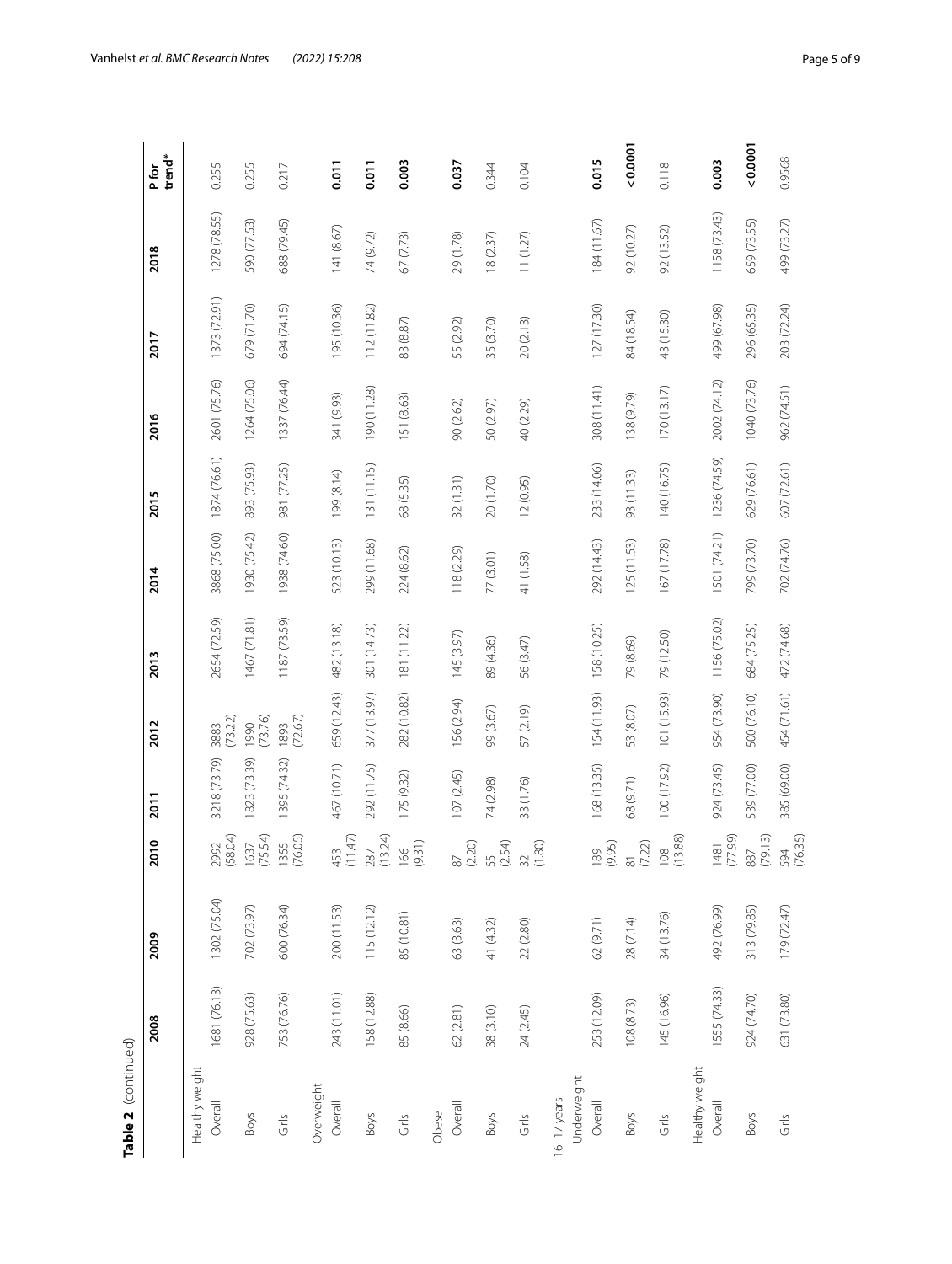| r |  |
|---|--|
|   |  |
| г |  |

| Table 2  (continued) |              |              |                               |              |                 |              |              |              |              |              |              |                 |
|----------------------|--------------|--------------|-------------------------------|--------------|-----------------|--------------|--------------|--------------|--------------|--------------|--------------|-----------------|
|                      | 2008         | 2009         | 010                           | 2011         | 2012            | 2013         | 2014         | 2015         | 2016         | 2017         | 2018         | trend*<br>P for |
| Overweight           |              |              |                               |              |                 |              |              |              |              |              |              |                 |
| Overall              | 217 (10.37)  | 67 (10.48)   | (10.06)<br>$\overline{\circ}$ | 140 (11.13)  | 146 (11.30)     | 172 (11.16)  | 183 (9.05)   | 157 (9.47)   | 310 (11.48)  | 92 (12.52)   | 180 (11.41)  | 0.215           |
| <b>Boys</b>          | 155 (12.53)  | 41 (10.46)   | (11.42)<br>$\overline{28}$    | 82 (11.71)   | 87 (13.24)      | 112(12.32)   | 120(11.07)   | 88 (10.72)   | 187 (13.26)  | 59 (13.02)   | 115 (12.83)  | 0.404           |
| Girls                | 62 (7.25)    | 26 (10.53)   | 53<br>8.10)                   | 58 (10.39)   | 59 (9.31)       | 60 (9.50)    | 63 (6.71)    | 69 (8.25)    | 123 (9.53)   | 33 (11.74)   | 65 (9.54)    | 0.179           |
| Obese                |              |              |                               |              |                 |              |              |              |              |              |              |                 |
| Overall              | 67 (3.21)    | 18 (2.82)    | (2.00)<br>$\frac{8}{20}$      | 26 (2.07)    | 37 (2.87)       | 55 (3.57)    | 47 (2.32)    | 31 (1.87)    | 81 (2.99)    | 16(2.18)     | 55 (3.49)    | 0.612           |
| Boys                 | 50 (4.04)    | 10(2.55)     | $25$<br>$(2.23)$              | 11 (1.57)    | 17(2.59)        | 34 (3.74)    | 40 (3.69)    | 11 (1.34)    | 45 (3.19)    | 14(3.09)     | 30 (3.35)    | 0.951           |
| Girls                | 17 (1.99)    | 8 (3.24)     | (1.67)<br>$\overline{C}$      | 15 (2.69)    | 20 (3.15)       | 21 (3.32)    | 7(0.75)      | 20 (2.39)    | 36 (2.79)    | 2(0.71)      | 25 (3.67)    | 0.301           |
| Total                |              |              |                               |              |                 |              |              |              |              |              |              |                 |
| Underweight          |              |              |                               |              |                 |              |              |              |              |              |              |                 |
| Overall              | 1121 (10.78) | 450 (10.26)  | (10.32)<br>$\overline{101}$   | 1279 (13.11) | (11.52)<br>1108 | 811 (10.45)  | 1335 (12.99) | 782 (14.30)  | 1093 (11.83) | 1128 (16.11) | 714 (12.58)  | $0.000 - 0.00$  |
| Boys                 | 504 (8.97)   | 225 (9.28)   | (8.38)<br>06t                 | 630 (11.32)  | 414 (8.47)      | 387 (9.10)   | 538 (10.35)  | 319 (11.85)  | 502 (10.58)  | 543 (14.89)  | 321 (11.04)  | $0.000 - 7.000$ |
| Girls                | 617 (12.91)  | 225 (11.48)  | (12.67)<br>$\overline{11}$    | 649 (15.47)  | 694 (14.66)     | 424 (12.08)  | 797 (15.70)  | 463 (16.68)  | 591 (13.15)  | 585 (17.44)  | 393 (14.20)  | $0.000 - 0.00$  |
| Healthy weight       |              |              |                               |              |                 |              |              |              |              |              |              |                 |
| Overall              | 7308 (70.28) | 3236 (73.80) | (73.27)<br>7818               | 7003 (71.77) | (72.01)<br>6930 | 5599 (72.11) | 7542 (73.41) | 4081 (74.65) | 6759 (73.16) | 4904 (70.07) | 4174 (73.54) | 0.018           |
| Boys                 | 4013 (71.42) | 1794 (74.04) | 4315<br>(73.80)               | 4046 (72.74) | (73.16)<br>3576 | 3070 (72.15) | 3856 (74.97) | 2023 (75.18) | 3481 (73.39) | 2534 (69.53) | 2157 (74.16) | 0.686           |
| Girls                | 3295 (68.93) | 1442 (73.61) | 72.63)<br>3503                | 2957 (70.52) | (70.83)<br>3354 | 2529 (72.07) | 3686 (72.60) | 2058 (74.13) | 3278 (72.93) | 2370 (70.64) | 2017 (72.86) | 0.001           |
| Overweight           |              |              |                               |              |                 |              |              |              |              |              |              |                 |
| Overall              | 1504 (14.46) | 538 (12.27)  | (13.12)<br>1400               | 1173 (12.02) | (13.26)<br>1276 | 1035 (13.33) | 1138 (11.08) | 513 (9.38)   | 1115 (12.07) | 799 (11.41)  | 623 (10.98)  | $0.000 - 7.000$ |
| Boys                 | 844 (15.02)  | 309 (12.75)  | (14.33)<br>338                | 706 (12.69)  | 723 (14.79)     | 618 (1452)   | 637 (12.27)  | 296 (11.00)  | 617 (13.00)  | 460 (12.62)  | 338 (11.62)  | 0.0007          |
| Girls                | 660 (13.81)  | 229 (11.69)  | (11.65)<br>562                | 467 (11.13)  | 553 (11.68)     | 417 (11.88)  | 501 (9.87)   | 217 (7.82)   | 498 (11.08)  | 339 (10.10)  | 285 (10.30)  | 0.0001          |
|                      |              |              |                               |              |                 |              |              |              |              |              |              |                 |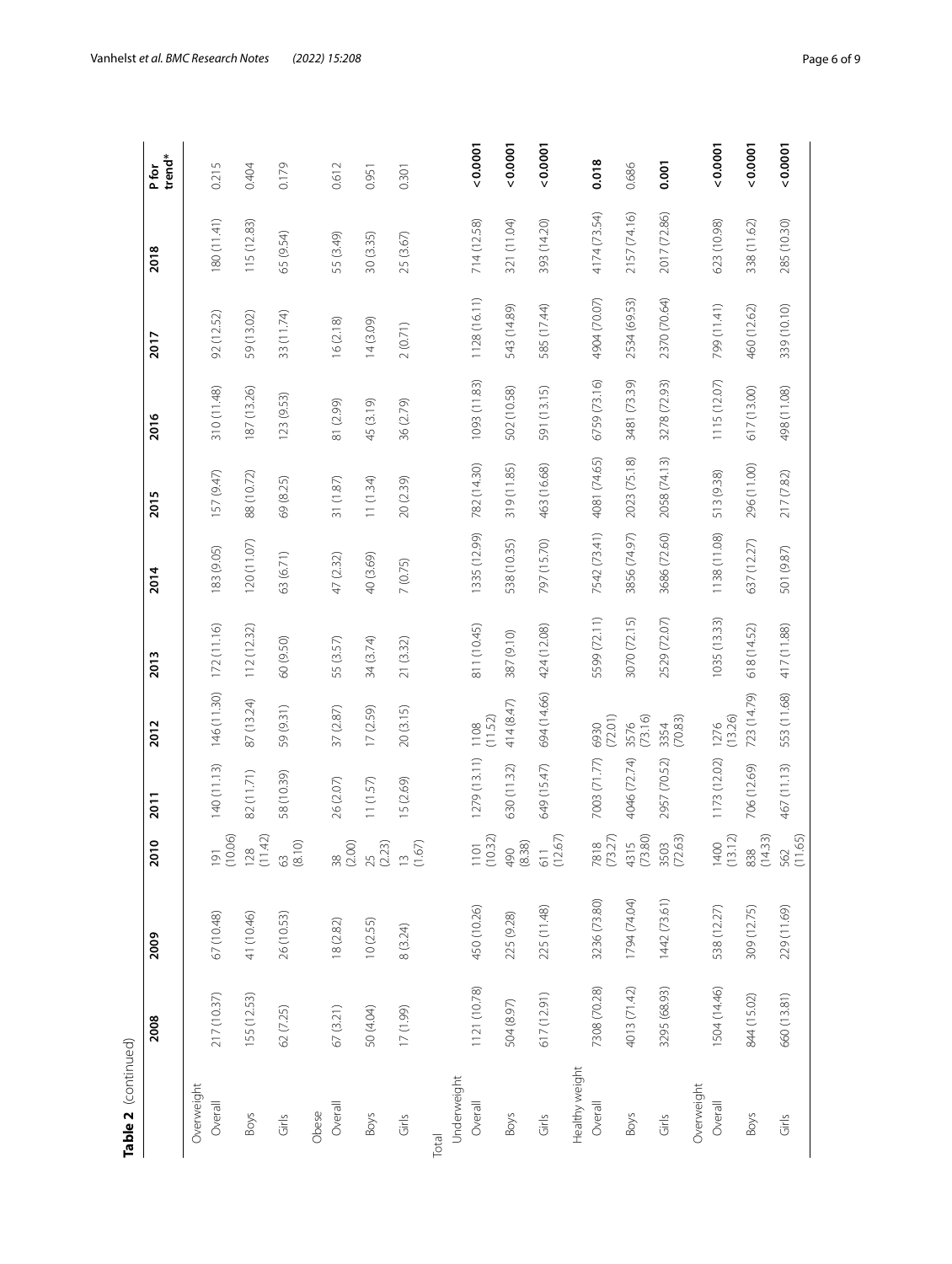| Table 2 (continued) |                                                                    |            |                          |            |            |                        |            |           |            |            |            |                 |
|---------------------|--------------------------------------------------------------------|------------|--------------------------|------------|------------|------------------------|------------|-----------|------------|------------|------------|-----------------|
|                     | 2008                                                               | 2009       | 2010                     | 2011       | 2012       | 2013                   | 2014       | 2015      | 2016       | 2017       | 2018       | P for<br>trend* |
| Obese               |                                                                    |            |                          |            |            |                        |            |           |            |            |            |                 |
| Overall             | 466 (4.48)                                                         | 158 (3.60) | (3.29)<br>351            | 302 (3.09) | 309 (3.21) | 319 (4.11)             | 259 (2.52) | 91 (1.66) | 271 (2.93) | 169 (2.41) | 165 (2.91) | 0.0001          |
| <b>Boys</b>         | 258 (4.59)                                                         | 95 (3.92)  | (3.49)<br>204            | 181 (3.25) |            | $175(3.58)$ 180 (4.23) | 166 (3.19) | 53 (1.97) | 143 (3.01) | 108 (2.96) | 92 (3.16)  | 0.0001          |
| Girls               | 208 (4.35)                                                         | 63 (3.22)  | (3.05)<br>$\overline{4}$ | 121 (2.88) |            | 134 (2.83) 139 (3.96)  | 93 (1.84)  | 38(1.37)  | 128 (2.84) | 61 (1.82)  | 73 (2.64)  | 20.0001         |
|                     | Cochran-Armitage trend test. Significant P values are indicated in |            |                          | bold font  |            |                        |            |           |            |            |            |                 |

| ı             |
|---------------|
|               |
|               |
| ֠             |
| ī<br>l<br>֚֕֕ |
| I             |
| ۱             |
| ١<br>l        |
| ı<br>l        |
|               |
| ֠<br>١        |
|               |
| ֠             |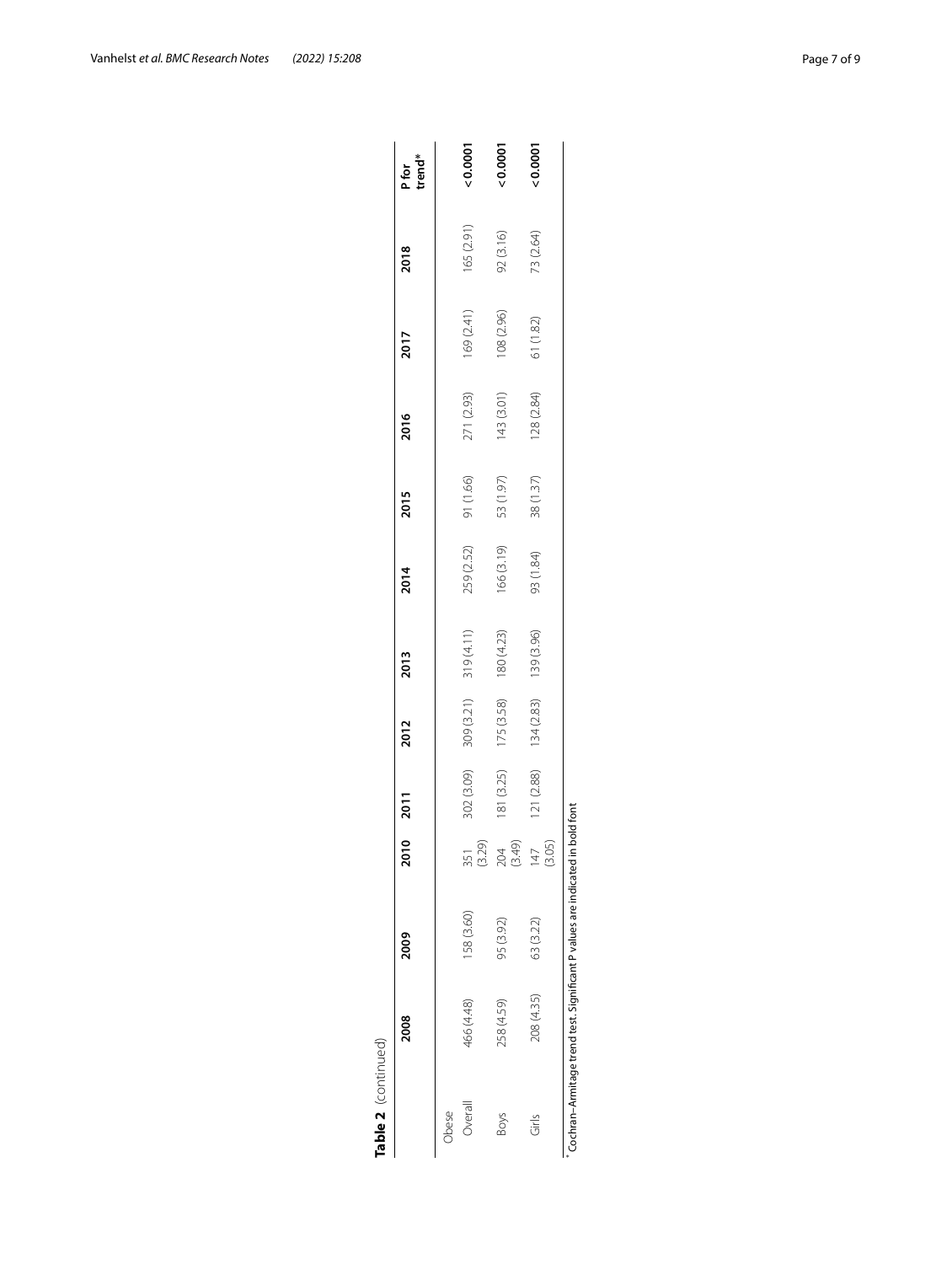Some previous prevalence studies began to analyze the prevalence rate of underweight, highlighting another worldwide major health concern in children and adolescents [[4](#page-8-11), [8](#page-8-2), [9](#page-8-3)]. Indeed, given health adverse consequences of underweight in youth, such as a poor quality of life, lower physical ftness, amenorrhea, decreased bone health, negative body image and fatigue, and, in later life, with increased mortality, it is needed to assess the rate underweight prevalence in future studies when monitoring overweight and obesity is performed [\[16\]](#page-8-12). In our study, results are particularly alarming with an increase of the proportion of underweight whatever the sex. As already pointed out by previous studies conducted in adolescents, a signifcant diference was found between boys and girls with a higher prevalence rate observed in girls (14.2% vs 10.2%) [\[4,](#page-8-11) [8](#page-8-2), [9](#page-8-3)]. Another major outcome from our study was that the prevalence rate of underweight became superior to that of overweight in girls  $(14.2\%$  for underweight vs  $11.1\%$  for overweight). These results underline the urgent need to develop strategies to reduce this growing prevalence, similarly to what is done for overweight and obesity.

In summary, our study shows a decline of the prevalence of overweight and obesity that remained however high between 2008 and 2018. The prevalence of underweight increased significantly. These results show the continued need to develop preventive and nutritional programs in order to modify the lifestyle for overweight, obese and underweight adolescent.

#### **Limitations**

The large sample size with anthropometrics measurements (such as age and sex) was the main strength of our study. However, even though we collected data on a large sample, the study presents some limitations. The first limitation of this current study was to use a self-reported weight and height, a subjectively assessment methods. This method introduces systematic error because self-reports of weight and height are usually less and greater, respectively, than the corresponding measurements. Generally, values for weight are underreported, and low values for height are overreported  $[17]$  $[17]$ . Then, we cannot confirm that the cohort studied in our study is representative of French adolescents due to a bias selection. Indeed, the methodology of this program did not use a stratifed sample design. In addition, due to the study design and voluntary programme, the number of adolescents across the years studied difers signifcantly and may afect our results. Lastly, the lack of information collected on socio-economic status, home location (urban, rural) and parental educational levels, and could have impacted our fndings [\[6\]](#page-8-1). Indeed, previous studies showed that environmental or family factors, such as socio-economic status, were associated with the prevalence of overweight and obesity [[7](#page-8-4), [18](#page-8-14)]. Although it is more difficult in this type of study, future

studies on the prevalence assessment could be perform using a more rigorous methodology such as including a random subject selection and to collect data about socio-economic status.

#### **Abbreviation**

BMI: Body Mass Index.

#### **Acknowledgements**

The authors thank all participating youths for their collaboration in the study.

#### **Author contributions**

Each author of this article contributed signifcantly to the study. JV., J-BB., HO, FM. and TD. designed the research; TD. and HO. conducted the research; JV. and J-BB. analysed the data; J-BB. and JV. performed the statistical analysis; JV., JV. and DT. wrote the paper; TD. had primary responsibility for the fnal content; All authors read and approved the fnal manuscript.

#### **Funding**

No funding.

#### **Availability of data and materials**

The datasets used and/or analyzed during the current study are available from the corresponding author on reasonable request.

#### **Declarations**

#### **Ethics approval and consent to participate**

This study did not involve any intervention, and was conducted on a volunteer basis. Data were retrospectively collected by the study organizational structure. In this context, written informed consent was not required according to French human research regulations. All answers provided by parents were anonymous and confdential. All patients received an informative letter explaining the objectives of the study and a guarantee that the data would remain strictly anonymous and confdential. All data obtained from the organizer IRFO were declared and approved by the Commission Nationale de l'Informatique et des Libertés (National Commission on Informatics and Liberty).

#### **Consent to publish**

Not applicable.

#### **Competing interests**

The authors do not have any competing interests.

#### **Author details**

<sup>1</sup> INFINITE-Institute for Translational Research in Inflammation (U-1286), Université de Lille, CHU Lille, Inserm, 59000 Lille, France. <sup>2</sup> Congenital & Pediatric Heart Unit, Institut Cœur Poumon, Univ. Lille, CHU Lille, 59000 Lille, France. <sup>3</sup>AME2P Laboratory, CRNH Auvergne, Univ. Clermont Auvergne, 63000 Clermont-Ferrand, France. 4 Diagnoform, IRFO, 59139 Wattignies, France.

## Received: 15 February 2022 Accepted: 1 June 2022

#### **References**

- <span id="page-7-0"></span>1. Garrido-Miguel M, Cavero-Redondo I, Álvarez-Bueno C, Rodríguez-Artalejo F, Moreno LA, Ruiz JR, Ahrens W, Martínez-Vizcaíno V. Prevalence and trends of overweight and obesity in European children from 1999 to 2016: a systematic review and meta-analysis. JAMA Pediatr. 2019;173(10): e192430.
- <span id="page-7-1"></span>2. Garrido-Miguel M, Martínez-Vizcaíno V, Herráiz-Adillo Á, Martínez-Hortelano JA, Soriano-Cano A, Díez-Fernández A, Solera-Martínez M, Sánchez-López M. Obesity and thinness prevalence trends in Spanish